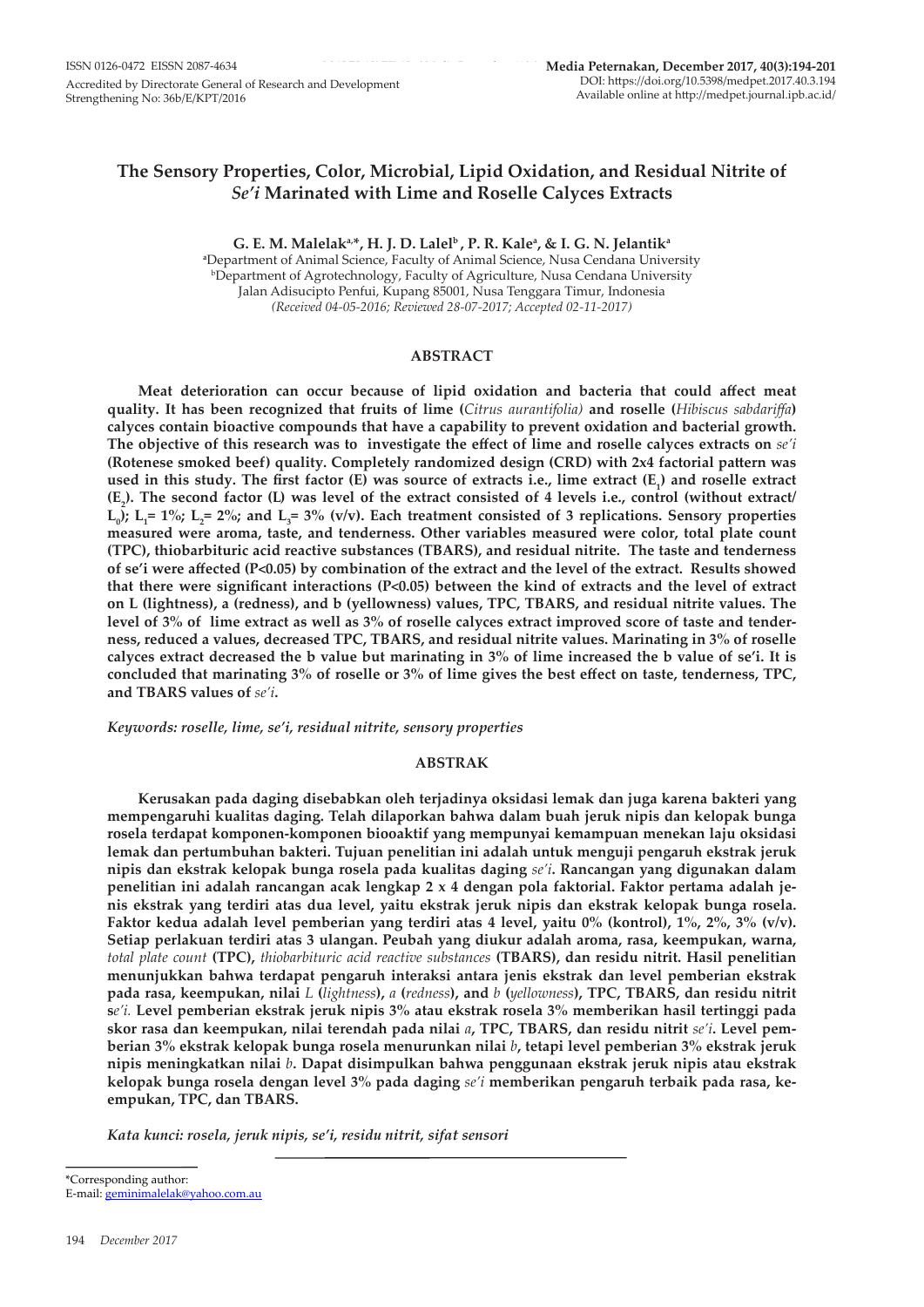# **INTRODUCTION**

Generally, lipid in meat consists of triglycerides, phospholipids, cholesterols, and fat-soluble vitamins. Fatty acids in triglycerides consisted of both saturated and unsaturated fatty acids. When beef meat is stored, the double bond of unsaturated fatty acids changes to short chain fatty acids, aldehides, or ketones causing rancidity (Santos-Fandila *et al*., 2014). The process of lipid oxidation occur both in cooked and uncooked meats (El-Alim *et al*., 1999). Thus, in meat processing, antioxidant is usually added in order to reduce the rate of lipid oxidation (Shah *et al*., 2014).

Meat deterioration can occur because of bacteria. Meat is a nutrient–rich medium that offers ideal conditions for bacterial growth. The bacteria release their metabolites on meat surface during storage time causing organoleptic change (Dainty *et al*., 1985). Thus, the use of antibacterial agent is necessary in meat processing.

Antioxidant and synthetic antimicrobial such as butylated hydroxyl toluene (BHT) and nitrate have been used in meat industry for many years (Fernandez-Lopez *et al*., 2005). However, nowadays consumers are more concern about the negative impact of using synthetic additives on their health dealing with risk of toxicity and carcinogenicity (Ardabili *et al*., 2010). Thus, using natural additives such as plants to substitute the synthetic additive has notably increased (Sebranek *et al*., 2005; Ghafar *et al*., 2010). Such plants are lime (Kumari et *al*., 2013; Boshtam *et al*., 2011; Fernandez-Lopez *et al*., 2005) and rossele (Mahadevan *et al*., 2009; Karabacak & Bozkurt, 2008; Bozkurt & Belibagl, 2009 ).

Lime fruit contains flavonoids and vitamin C. Lime could decrease rancidity as many as 50% in beef meatballs (Fernandez-Lopez *et al*., 2005), reduced the number of total bacteria and residual nitrite of *se'i* (Malelak *et al*., 2015) and also could effectively tenderize beef and goat meats (Iqbal *et al*., 2016). These studies showed the beneficial function of lime in meat industry including antioxidant and antibacterial activities.

The effectiveness of roselle in reducing lipid oxidation (TBARS value) in sucuk (a vegetarian dryfermented sausage) has been reported by Karabacak & Bozkurt (2008) and in kavurma (Tukey's traditional meat product) (Bozkurt & Belibagl, 2009). Moreover, addition of rosella in Sucuk can enhance the color, flavor, and texture of sucuk (Karabacak & Bozkurt, 2008). The addition of 1.5%-6% of dried roselle calyces in broiler diets reduced bacterial number both in fresh and cooked chicken meats (Onibi & Osho, 2007).

*Se'i* (Rotenesse smoked meat) is usually made from beef, sliced into rope-shape, spiced with salt and saltpeter, then it is smoked. Saltpeter has a function as a preservative particularly against *Clostridium botulinium* and give a red color to the product. In spite of these benefits, sometimes, addition of high amount of saltpeter in meat product can increase the level of nitrite residue in meat products. It was reported that high level of nitrite residue could bring the potential risk of childhood leukemia, brain tumors, and colon-rectal cancer (Demeyer *et al.*, 2008). It was reported that citrus fruits juice containing organic acids had an ability to reduce the concentration of residual nitrite in cured meat products (Viuda-Martos *et al*., 2009). Organic acids are also found in roselle calyces such as: citric acid, ascorbic acid, maleic acid, malic acid, oxalic acid, and tartaric acid (Mahadevan *et al*., 2009). Addition of roselle or lime extract in other meat products such as *se'i*, could also affect their characteristics. The objectives of this experiment were to investigate the effect of lime and roselle calyces extract on the aroma, taste, tenderness, color, total plate count (TPC), thiobarbituric acid reactive substances (TBARS), and residual nitrite of *se'i*.

# **MATERIALS AND METHODS**

### **Materials**

The amount of 18 kg of beef meat obtained from butt and rump of Bali cattle cows were purchased from meat shop in Kupang, West Timor. Fresh roselle calyces and lime fruits were obtained from Oefafi Village, Kupang District. Calyces of roselle were dried in hot air oven at 60°C for 3 d with 10.83% dry matter weight. The dried calyces were milled using laboratory hammer mill to obtain dry powder (1 mm mesh). To obtain 1%, 2%, and 3% (w/v) of *roselle* extract, each of 1, 2, and 3 g of the powder were poured into 350 mL volumetric glass and then distilled water were added up to 100 mL. The mixture was then shaked using an orbital shaker (Unimax 1010, Heidolph, Germany) for 2 h at room temperature, then filtered through a filter paper (Whatman no.4) (Mohd-Esa *et al.*, 2010). The extract was stored at 4°C for 2 d.

The limes were hammered and then sliced around from the top to the bottom and then squeezed to obtain the extract. The lime extract was put in jar glass and then distilled water was added up to 100 mL then the mixture was mixed thoroughly. The mixture was boiled in hot plate at  $60^{\circ}$ C for 1 h and then filtered with Whatman (No.41) filter paper (Karabacak & Bozkurt, 2008) with a modification. To obtain 1%, 2%, and 3%  $(v/v)$  of the lime extract, each of 1, 2, and 3 mL of the extract were poured into 350 mL volumetric glass and then distilled water was added to reach the volume of 100 mL. Then the mixture was heated at  $45^{\circ}$ C in a stirring hot plate for 30 min then filtered with Whatman (No.41) filter paper and stored at  $4^{\circ}$ C for 2 d.

The calyces were dried in an oven at temperature of  $60^{\circ}$ C for 3 d, and blended with Philips blender to obtain the mass. To obtain  $1\%$ ,  $2\%$ , and  $3\%$  (v/v) of roselle extract, the amount of 1, 2, and 3 g of roselle mass were poured into volumetric glass and distilled water was added up to 100 mL, stirred at  $60^{\circ}$ C for 5 min and filtered with Whatman (No.41) (Karabacak & Bozkurt, 2008) with a modification.

### **Experimental Design**

Completely randomized design (CRD) with 2x4 factorial arrangment was used in this study. The first factor (E) was source of extracts consisted of 2 levels i.e., the lime extract  $(E_1)$  and the roselle extract  $(E_2)$ . The second factor (L) was the level of the extract consisted of 4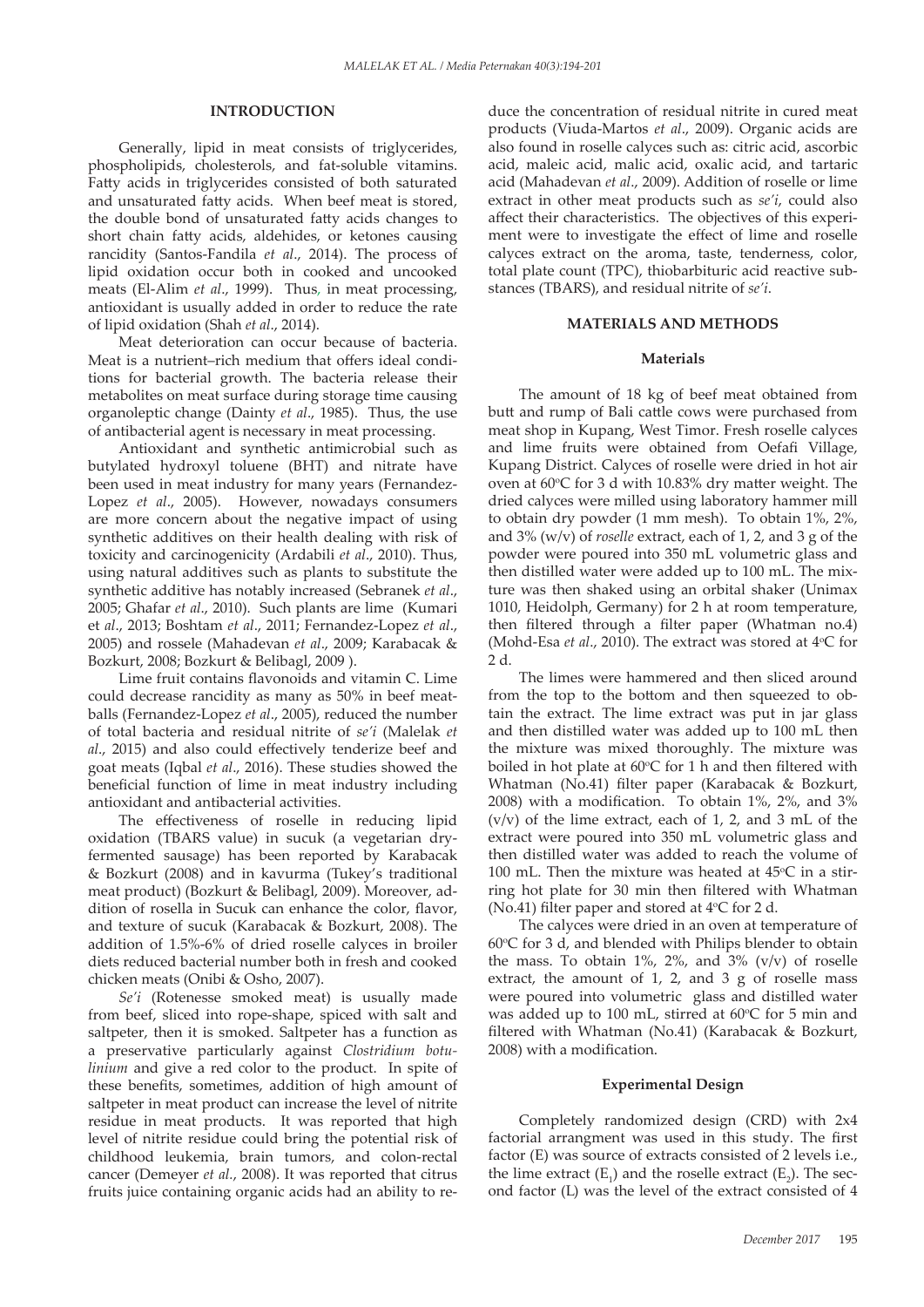levels i.e., control (without extract/  $L_0$ );  $L_1$ = 1%;  $L_2$ = 2%; and  $L_3$ = 3%. Each treatment consisted of 3 replications.

# *Se'i* **Processing**

Beef sample of 8500 g weight was trimmed off connective tissue and fat then sliced in rope-shape (*lalolak*) and then 2550 mg (300 mg/kg) saltpeter and 160 g salt were added and mixed well manually. Then, the beef was divided into 3 groups. The first group was control (without treatment). The second group was beef treated with the lime extract at doses of 1%, 2%, and 3% of the extract (v/v). The third group was beef treated with the roselle extract at doses of  $1\%$ ,  $2\%$ , and  $3\%$  (v/v). Each group was well mixed and marinated for  $\pm$  12 h.

After marinating, the slices of beef were managed in frame then smoked using *Schleichera oleosa* wood and all meat surfaces were covered with *Schleichera oleosa*  leaves while smoking. After smoking, *se'i* was placed and packed into a transparent 0.05 mm polyethylene plastic. The packaged sample was coded according to each treatment. The samples were then stored in a refrigerator at 4°C before being analyzed.

# **Sensory Evaluation**

Two training sessions were conducted for a twentyfive panelists from Animal Science Faculty students in order to familiarize them with the characteristics of *se'i* to be evaluated. To examine the aroma, 30 g of samples were sliced, put into small glass jars, and allowed to stand for several hours. One minute after opening the jars, the panelists immediately examined the aroma. The aroma characteristics were evaluated using 1-5 points category scale where one was odorless and 5 was very strong *se'i* aroma. For each replication from the treatments, the aroma was measured twice.

The taste and tenderness characteristics of the treated *se'i* were evaluated using a 1 to 9 scale (9= extremely like; 1= extremely dislike) and tenderness characteristics (9= extremely tender; 1= extremely tough). Each panelist had two pieces of *se'i* (± 2 mm thick x 2 cm length) for each of 3 replicates of each treatment. The samples were put in the white plate that had been labeled with three digit random numbers then the plates were offered randomly to the panelists. An average of the three measurements was used to calculate means score for each of treatment for the taste and tenderness of *se'i* sample.

### **Color Determination**

Color determinations of *se'i* sample were applied in three measurements to calculate average scores for L, a, and b values. Color values were described as coordinates (lightness (L, black-white (darknesslightness)), redness ( $a$ ,  $\pm$  red-green), and yellowness ( $b$ , ± yellow-blue). The color values were measured using Minolta colorimetry equipment (CR-200; Minolta Co), Osaka-Japan.

#### **Microbial Analyses**

Ten grams finely chopped of *se'i* from each treatment were homogenized with 100 mL of sterile 0.1% peptone water containing 0.85% NaCl and 1% Tween 80 as emulsifier at temperatures of  $40-45$ °C for 2 min in a Stomacher 400 Lab Blender. Ten mL of the preceeding dilution were mixed with 0.1% sterile peptone water. Total plate count were enumerated in standard plate count agar (Oxoid agar) after incubation at 35°C for 48 h ± 2 h, then all colonies on plates were counted (Harrigan & Mc Cance, 1976).

# **Determination of Thiobarbituric Acid Reactive Substances (TBARS) Values**

Ten grams of minced *se'i* was homogenized with 100 mL distilled water for 2 min. The homogenized sample was added some drops of 4 M HCl slowly until the mixture reached the pH of 1.5. Then the mixture was warmed and destilated (5 mL), then distilled solution was collected in conical flask. A blank was prepared with the same protocol using 100 mL distilled water without sample (Mohd-Esa *et al*., 2010). The thiobarbituric acid reactive substances (TBARS) values were expressed as mg malonaldehid/kg sample.

### **Residual Nitrite Analysis**

Residual nitrite level of *se'i* was determined as mg NaNO<sub>2</sub>/kg meat by a spectrophotometer method at 540 nm as described in AOAC (1995). For each treatment, measurements were made twice. Five grams of *se'i* were minced and transferred into a 250-mL beaker glass. Forty milliliter of water was added and the solution was heated to  $80^{\circ}$ C for 15 min then transferred into a 250-mL volumetric flask. Hot water was added to bring the final volume of about 200 mL then the solution was transferred to steam bath for 2 h then the solution was shaked occasionally. The solution was cooled to room temperature. Water was added to reach the final volume of 250 mL. The solution was filtered and centrifuged to make it clear. A 2.5 mL of sulphanilamide solution was added to aliquot containing 5-50 ug  $\text{NaNO}_2$  in 50 mL volume flask and the solution was mixed. Five minutes later, a 2.5 mL NED reagent was added, mixed, and diluted to a final volume of 100 ML mixed and let color develop in 15 min. A 5-mL portion of the solution was transferred to photometer cell to measure absorbance at 540 nm against blank consisted of 45 mL water, 2.5 mL of sulphanilamide reagent, and 2.5 mL of NED reagent. The concentration of nitrite was determined by comparing with standard curve with a straight line up to 1 ppm  $\text{NaNO}_2$  in a final solution. Standard curve was made by adding 10, 20, 30, and 40 mL of nitrite working solution to 50 mL volume of flasks. A 2.5 mL of sulphanilamide reagent was added and after 5 min a 2.5 mL of NED reagent was added.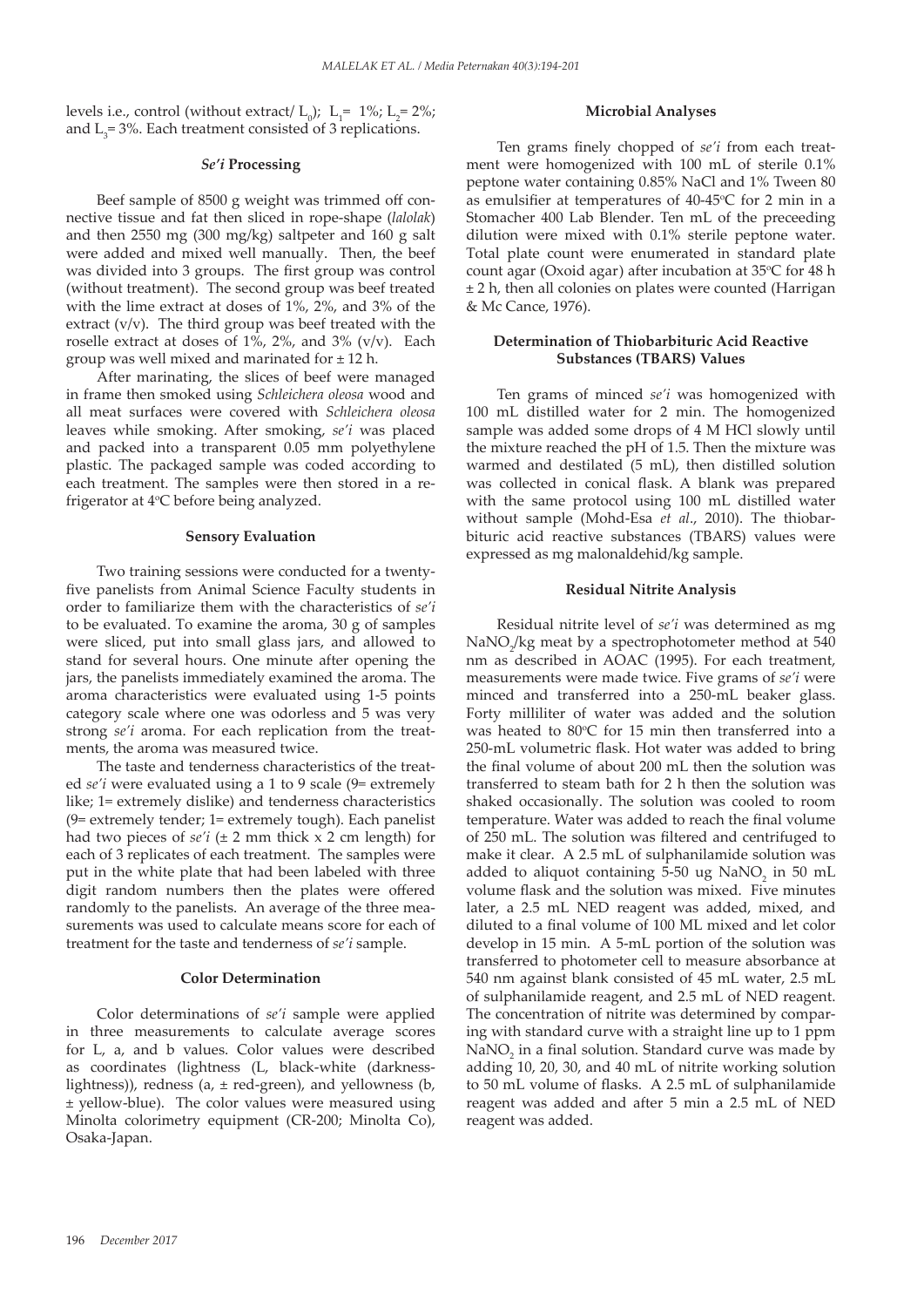#### **Organic Acids Analysis**

Ascorbic acid was determined by UV-Visible Spectrophotometery (Mussa & Sharaa, 2014). Oxalic acid, malic acid, citric acid and sucinic acid was determined by high performance liquid chromatography (HPLC) (Ergonul & Nergiz, 2010). Tartaric acid was determined by high performance liquid chromatography (HPLC) (Kowalski & Wittrig, 2017).

### **Statistical Analysis**

The data of aroma, taste, and tenderness were analyzed using non-parametric Kruskal-Wallis test. The Mann-Whitney test was used to differentiate among the means (significance P<0.05; highly significance was P<0.01). Values of L, a, and b, TPC, TBARS, and residual nitrite data were calculated with analysis of variance (ANOVA) Duncan test was used to determine the differences among means (significantly different was P<0.05) (SPSS, 20).

# **RESULTS**

The aroma, taste, and tenderness of *se'i* marinated with roselle and lime extracts are presented in Table 1.

Table 1. Score averages of aroma, taste, and tenderness of se'i marinated with roselle and lime extracts

| Treatments | Aroma                        | Taste                        | <b>Tenderness</b>            |
|------------|------------------------------|------------------------------|------------------------------|
| Control    | $4.82 \pm 0.01$ <sup>a</sup> | $6.99 \pm 0.01$ <sup>a</sup> | $6.50 \pm 0.01$ <sup>a</sup> |
| Roselle 1% | $4.71 \pm 0.02$ <sup>a</sup> | $7.03 + 0.02a$               | $6.62 \pm 0.01$ <sup>a</sup> |
| Roselle 2% | $4.77 \pm 0.01$ <sup>a</sup> | $7.00 + 0.01a$               | $6.72 \pm 0.02$ <sup>a</sup> |
| Roselle 3% | $4.76 + 0.01a$               | $7.81 + 0.01b$               | $6.97+0.01b$                 |
| Lime $1\%$ | $4.74 \pm 0.01$ <sup>a</sup> | $7.17 + 0.01a$               | $7.01 \pm 0.01$ <sup>b</sup> |
| Lime $2\%$ | $4.54 \pm 0.01$ <sup>a</sup> | $7.19 + 0.01a$               | $6.59 + 0.01a$               |
| Lime $3\%$ | $4.46 \pm 0.02^a$            | $7.49 \pm 0.01$ <sup>b</sup> | $7.40 \pm 0.01$ c            |

Note: Means in the same column with different superscripts differ significantly (P<0.05). Aroma: 1= odorless, 5= strong se'i aroma; Taste 1= extremely dislike, 9= extremely like; Tenderness: 1= extremely tough, 9= extremely tender.

Addition of roselle or lime extract inproved (P<0.05) taste and tenderness of *se'i* but did not affect the aroma of *se'i*. *Se'i* samples treated with 3% of roselle and 3% of lime had higher scores on taste compared to the other treatments. However, *se'i* samples treated with 3% of roselle*,* 1% and 3% of lime had higher scores of tenderness compared to other treatments. All *se'i* samples were in the rate of "*se'i* aroma".

The color analyses of *se'i* marinated with roselle and lime extracts are presented in Table 2. There was a significant interaction effect (P<0.05) between the type of extract and the level of extracts on lightness (L), redness (a), and yellowness (b) values of *se'i*. The lowest lightness values were found in *se'i* samples treated with 1% of lime and 3% of roselle extracts. The highest lightness (*L\**) values were found in *se'i* samples treated with 1%- 2% of roselle and 2% of lime extracts.

The addition of roselle and lime extracts decreased the redness (a) values of *se'i*. The highest redness value was found in control *se'i* (P<0.05), and *se'i* treated with 1% roselle extract had the lowest redness values (Table 2). The addition of 1% of roselle extract kept yellowness (b) values at the lowest level and the highest yellowness (b) values was found in *se'i* added with 3% of lime extract (P<0.05) (Table 2). The number of total bacteria or total plate count (TPC) (log cfu/g), thiobarbituric acid (TBARS) value (mg malonaldehid /kg), and nitrite residual (mg/kg) values of *se'i* marinated with roselle and lime extract are presented in Table 3. There was a significant interaction effect between the type of extract and concentration of extract on total plate count (TPC) (P<0.05). The type and the concentrations of the extracts had significant interaction effects on TBARS parameter. In addition, the type and the concentration of extract had interaction effects (P<0.05) on nitrite residual of *se'i.*

# **DISCUSSION**

#### **Sensory Evaluation**

The result about aroma found in this experiment contradicted with those reports by Malelak *et al.* (2015) that aroma of *se'i* was affecteded by lime extract. This difference could be due to the lower level of the extract used in this experiment than that used in Malelak *et al.* (2015). Bozkurt & Belibagl (2008) reported that ad-

Table 2. Average of color L, a, and b values of se'i marinated with roselle and lime extracts

|           |                   | Level of extract $(\%)$       |                                |                               |                                |  |  |
|-----------|-------------------|-------------------------------|--------------------------------|-------------------------------|--------------------------------|--|--|
| Variables | Source of extract |                               |                                |                               | 3                              |  |  |
| L         | Roselle           | $40.00 \pm 0.01$ <sup>b</sup> | $47.04 \pm 0.01$ c             | $46.12 \pm 0.01$              | $36.04 \pm 0.01$ <sup>a</sup>  |  |  |
|           | Lime              | $40.00 \pm 0.01$ <sup>b</sup> | $36.81 \pm 0.01$ <sup>a</sup>  | $44.06 \pm 0.01$              | $38.51 \pm 0.01$ <sup>ab</sup> |  |  |
| a         | Roselle           | $18.00 \pm 0.01$ <sup>e</sup> | $12.97 \pm 0.02$ <sup>a</sup>  | $16.97 \pm 0.03$ <sup>d</sup> | $16.57 \pm 0.01$ <sup>cd</sup> |  |  |
|           | Lime              | $18.00 \pm 0.01$ <sup>e</sup> | $16.66 \pm 0.01$ <sup>cd</sup> | $13.98 \pm 0.02^b$            | $16.36 \pm 0.03$ c             |  |  |
| b         | Roselle           | $14.00 \pm 0.01$ c            | $11.32 \pm 0.02^a$             | $14.09 \pm 0.01$ c            | $12.09 \pm 0.03$ <sup>ab</sup> |  |  |
|           | Lime              | $14.00 \pm 0.01$ c            | $12.00 \pm 0.02$ <sup>ab</sup> | $12.38 \pm 0.01$ <sup>b</sup> | $15.03 \pm 0.01$ <sup>d</sup>  |  |  |

Note: Means in the same variable with different superscripts differ significantly (P<0.05).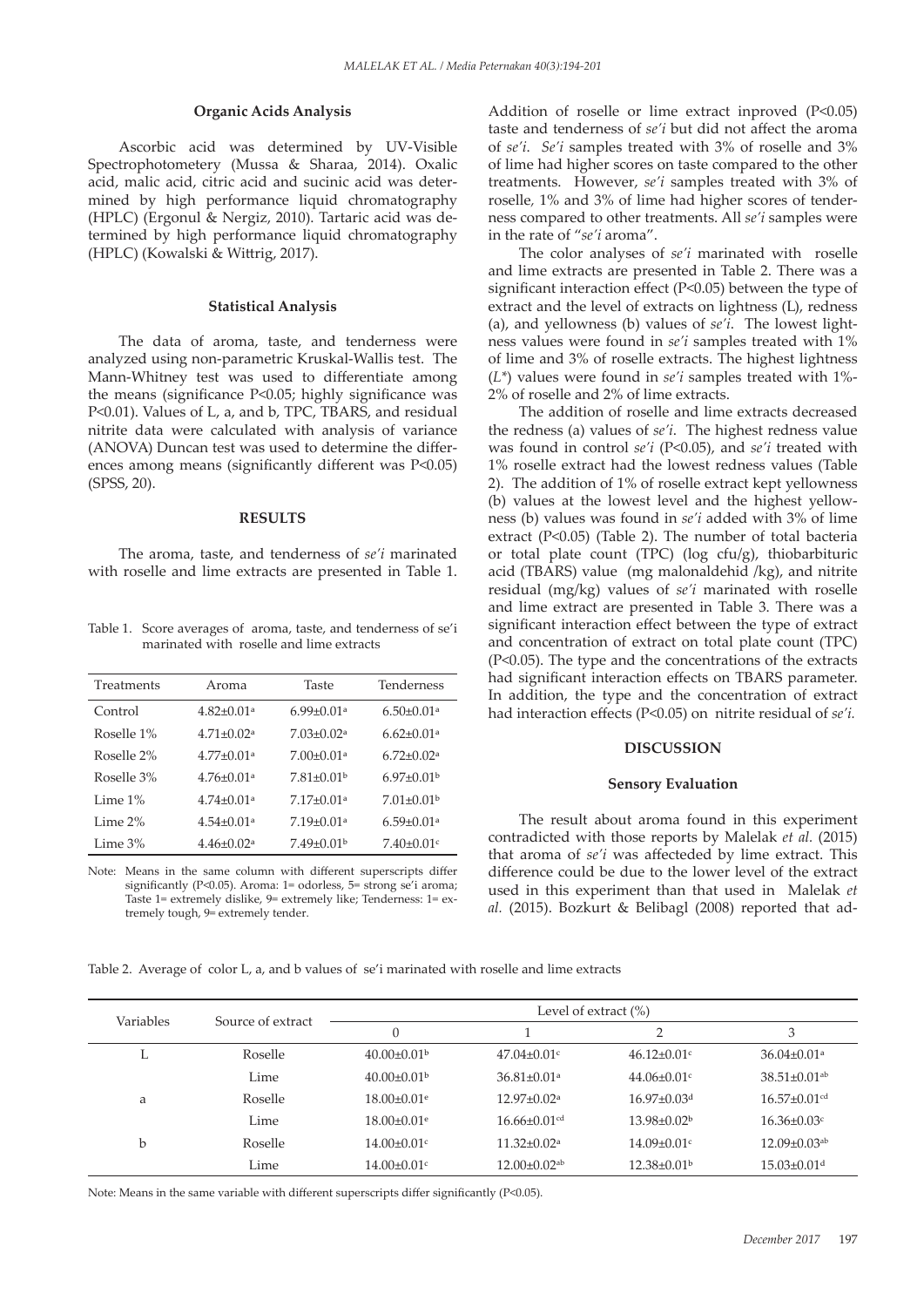| Table 3. The number of total microbes (log cfu/g), thiobarbituric acid (TBARS) value (mg malonaldehid/kg), and nitrite residual (mg/ |  |  |  |
|--------------------------------------------------------------------------------------------------------------------------------------|--|--|--|
| kg) values of se'i marinated with roselle and lime extracts                                                                          |  |  |  |

| Variables                                                                       | Source of extract | Level of extract $(\%)$      |                              |                               |                              |
|---------------------------------------------------------------------------------|-------------------|------------------------------|------------------------------|-------------------------------|------------------------------|
|                                                                                 |                   | $\theta$                     |                              | $\overline{2}$                | 3                            |
| Total microbes ( $log c f u/g$ )                                                | Roselle           | $1.62 + 0.15d$               | $1.61 \pm 0.01$ <sup>d</sup> | $0.65 \pm 0.01$ c             | $0.56 \pm 0.04$              |
|                                                                                 | Lime              | $1.62 \pm 0.15$ <sup>d</sup> | $0.63 \pm 0.11$ <sup>c</sup> | $0.55 \pm 0.01$ <sup>ab</sup> | $0.48 \pm 0.04$ <sup>a</sup> |
| Thiobarbituric acid reactives substances<br>(TBARS) value (mg malonaldehide/kg) | Roselle           | $0.77 \pm 0.11$ <sup>f</sup> | $0.65 \pm 0.01$ <sup>e</sup> | $0.57 \pm 0.02$ <sup>d</sup>  | $0.57 \pm 0.01$ <sup>d</sup> |
|                                                                                 | Lime              | $0.77 \pm 0.11$ <sup>f</sup> | $0.55 \pm 0.12$ c            | $0.39 \pm 0.02$               | $0.37 \pm 0.03$ <sup>a</sup> |
| Nitrite residual value (mg/kg)                                                  | Roselle           | $29.00 \pm 0.15$ c           | $9.00 \pm 0.10^b$            | $5.00 \pm 0.01$ <sup>a</sup>  | $9.00 \pm 0.02$              |
|                                                                                 | Lime              | $29.00 \pm 0.15$ c           | $4.00 \pm 0.02$ <sup>a</sup> | $4.00 \pm 0.02$ <sup>a</sup>  | $5.00 \pm 0.01$ <sup>a</sup> |

Note: Means in the same variable with different superscripts differ significantly (P<0.05).

dition of roselle increased the aroma score of kavurma and sucuk (Karabacak & Bozkurt, 2008). This difference could be due to the number and types of ingredients used in sucuk processing that were the mixture of black paper, cumin, and also starter cultere while in *se'i* processing only used salt and saltpeter.

*Se'i* added with 3% of roselle extract or 3% of lime extract had increased score taste. Karabacak & Bozkurt (2008) reported that the use of roselle increased flavor and tenderness of sucuk. Malelak *et al.* (2015) also explained that supplementation of lime extract increased taste score of *se'i*.

The samples added with 3% of lime had increased tenderness (P<0.05) compared to the other four treatments and control. It was reported that citric acid was more effective as a tenderising agent for beef and goat meats compared to the other organic acids (Iqbal *et al*., 2016). Citric acid was also reported to increase the tenderness of chicken breast (Kim *et al*., 2015).

Iqbal *et al.* (2016) suggested that acids could weaken the meat structure to improve proteolysis. Proteolysis breaks off peptide bonds of amino acids in meat proteins such as collagen that results in increasing tenderness (Marino *et al*., 2013). However, the use of citric acid did not enhance the tenderness of culled cow meat (Klinhom *et al.*, 2015). The result of this experiment showed that although citric acid content in lime was lower than in roselle, addition of 2% of lime did not increase the *se'i* tenderness. Thus, other factors might be involved in affecting the tenderness of *se'i*.

# **Color Determination**

The L values found in the present experiment were in agreement with those reported by Bozkurt & Belibagl (2009) that addition of roselle increased ligthness value of kavurma. However, Bozkurt & Belibagl (2009) found that roselle did not affect L value of sucuk. *Se'i* treated with 1%-2% of roselle extract and 2% of lime increased lightness (L) values.

It was reported that lightness values were influenced by antioxidant compounds (Fernandez-Lopez *et al*., 2005). Anthocyanins and organic acids in roselle had the ability as an antioxidant (Bozkurt & Belibag,

2009). Antioxidant compounds could retard metmyoglobin (MMb) formation that eventually decreased the lightness values (Fernandez-Lopez *et al*., 2005). For this reason, addition of 1%-2% of roselle extract increased the lightness (L) of *se'i* samples (P<0.05), however the lightness of the *se'i* was decrease when the level of rosella extract increased to 3%. The increased level of the extract used in the *se'i* processing will increase the total concentration of antioxidant.

When 1% of lime extract was added, the lightness values decreased (P<0.05). The extract could weaken the meat structure/myofibrils (Iqbal *et al.*, 2016) so the water would be released from the structure and when the *se'i* was smoked the water would loss so the lightness values of the *se'i* would decrease. The lightness values increased by adding 2% of extract then decreased again at the level of three percent. The decrease in L values with the addition of 3% of the lime extract was due to the increased total antioxidant content in the extract. The decreased L values were caused by the decrese in lightness and increase in a dark color formation due to the browning reactions (Bayram & Bozkurt, 2007). However, if the L values were above 50, the meat was brighter than darker (Patrascu *et al*., 2013).

Addition of citric acid in chicken breasts reduced redness (a) values due to denaturation of myoglobin (sarcoplasmic heme protein) (Kim *et al*., 2015). The lowest a values of *se'i* treated with 1% of roselle extract in this experiment indicated that denaturation of myoglobin was occured due to the presence of citric acid and the organic acids in roselle as well as in lime extracts. Similar result was reported that the addition of roselle decreased the a value of sucuk (Bozkurt & Belibgal, 2009). It was interested that the addition of 2%-3% roselle extract increased the a values and this phenomenon was also observed in the addition of 1% and 3% of lime extract but the values were still lower than the control. It seems that the role of citric acid or other organic acids in influencing the a values was affected during smoking. It was reported that denaturation of protein increased when the internal temperature of meat during processing increased which caused the decrease in myoglobin content (Sen *et al*., 2014). However, if the meat was processed with a low temperature during a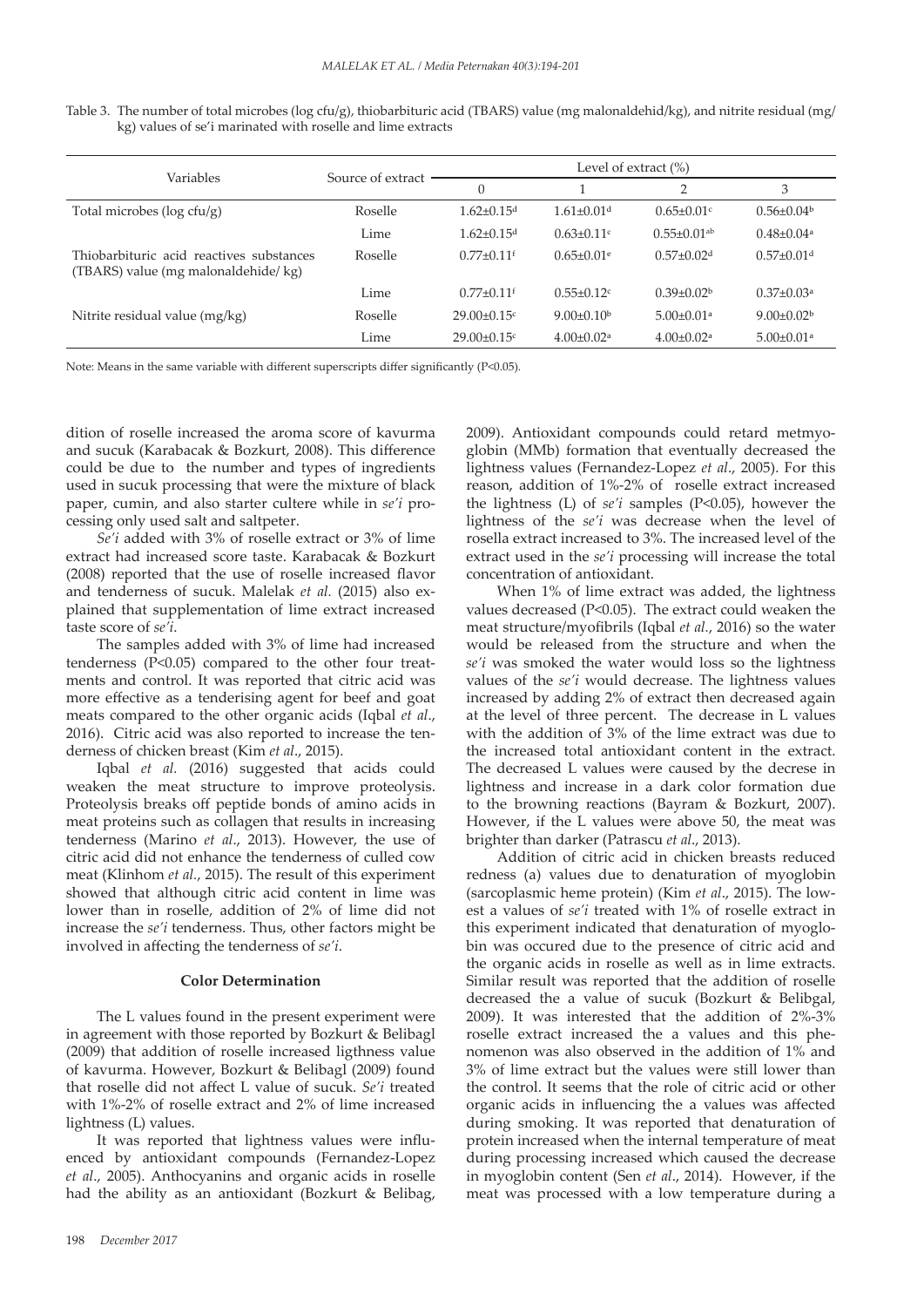longer duration of cooking condition  $($  <  $65^{\circ}$ C $)$  the meat would be more reddish since the process of myoglobin denaturation was low (Sanchez Del Pulgar *et al*., 2012). Other possibility that affected this phenomenon was the heating during smoking that might prevent the binding of citric acid to iron of heme in myoglobin. The prevention of iron binding with citric acid will increase the availability of heme to bind oxygen resulting in the increase in a values of *se'i*. However, further experiment is needed to support this argument.

The result about the yellowness (b) values of *se'i* found in this experiment was similar to that reported by Bozkurt & Belibagl (2009) that the addition of roselle could reduce yellowness values of kavurma. The decrease in yellowness values suggested that the color of *se'i* turned to blue rather than yellow. In this experiment addition of 1% and 3% of roselle extract and 1% and 2% of lime extract reduced the yellowness (b) values of *se'i*, but the value increased when the level of lime extract addition was increased to 3%.

#### **Microbial Population**

All treatments caused the decrease in total plate count (TPC) number, except in the addition of 1% of roselle extract. The lowest TPC numbers was found in *se'i* treated with 3% of lime (0.48 log cfu) and the highest was found in control and *se'i* treated with 1% of roselle extract i.e., 1.62 and 1.61 log cfu, respectively. TPC of *se'i* marinated in lime extract was lower than those marinated in roselle extract. The lower TPC in *se'i* marinated in lime extract could be due to the higher antibacterial content in lime extract than in roselle extract. TPC number in this experiment was lower than that was reported by Malelak *et al.* (2015). However, all *se'i* samples in all treatment and control in this experiment had number of bacteria lower than  $1x10^5$  cfu. Maximum bacterial contamination permited in smoked meat was 1x10<sup>5</sup> cfu (5 log cfu/g) (SNI.7388:2009).

Roselle and lime extracts contain organic acids (Table 4) such as citric acid that has an antibacterial activity (Hussain *et al*., 2015). The differences in the amount of organic acids content in these two extracts (Table 4) used in this experiment could explain the differences in their effects on the reducing of TPC in *se'i*.

# **Thiobarbituric Acid Reactive Substances (TBARS) Values**

All treatments used in this experiment reduced the thiobarbituric acid (TBARS) values of *se'i*. The increase in the levels of either roselle or lime extract used in this experiment decreased the TBARS values of *se'i*. These results recommended that these two extracts inhibited lipid oxidation and the lime extract had a higher antioxidant activity than roselle extract. Fernandez-Lopez *et al* (2005) also reported that lime extract showed an antioxidant activity in beef meat ball. Roselle showed an antioxidant activity in sucuk (Karabacak & Bozkurt, 2008) and kavurma (Bozkurt & Belibagl, 2009).

### **Nitrite Residual Analysis**

All treatments reduced the nitrite residual value and the lowest value was foud in *se'i* marinated in 2% roselle extract and 1% and 2% lime extracts*.* These results were similar to those reported by Malelak *et al.* (2015) that application of lime in the *se'i* production decreased nitrite residual values*.* However, the nitrite residual amount in this experiment was lower than that reported by Malelak *et al.* (2015). This difference was due to the amount of nitrate (saltpeter) used in this experiment was 300 mg/kg of meat that was lower than nitrate used in Malelak *et al.* (2015) that was 500 mg/kg of meat. The level of nitrate addition that is permited in meat processing products is 500 mg/kg (Indonesian Health Department 1168/1999). The mean of residual nitrite permitted in processing meat is 30 mg/kg (National Agency for Drug and Food Control, 2013). Thus, the ranges of nitrate used and the residual nitrite level in this experiment were in the ranges allowed by the government rule.

The reduced nitrite residual levels in the *se'i* processed in this experiment were related to the bioactive content of roselle and lime extracts. Viuda-Martos *et al* (2009) stated that the use of citrus co-product (orange dietary fiber) could reduce nitrite residual in dry-cured sausage and bologna sausage dry sausage meat product due to the presence of bioactive compounds such as organic acids and polyphenols. Kilic & Oztan (2013) reported that the use of organic acids (ascorbic acid) reduced nitrite residual in smoked fish. Although the ascorbic acid in roselle calyces was higher than in lime (Table 4), the nitrite residual level in *se'i* treated with lime was lower than in *se'i* treated with roselle calyces. The results of observation showed that the contents of other organic acids, except ascorbic acid, in lime extract was higher than those in roselle calyces extract (Table 4). The differences in the amount of organic acids compounds in the two extracts resulted in the differences in the nitrite residual content in *se'i* samples (Table 3).

The reduction of the nitrite residual levels could be an acceptable alternative to reduce the intake of nitrite in processed meats to avoid consumers from negative effect of health.

| Table 4. Organic acids contents in roselle and lime extracts |
|--------------------------------------------------------------|
|--------------------------------------------------------------|

| Kind of extract | Ascorbic acid<br>(mg/100g) | Citric acid (%) | Tartaric acid (%) Malic acid (%) |       | Oxalic acid (%) | Succinic acid<br>$(\%)$ |
|-----------------|----------------------------|-----------------|----------------------------------|-------|-----------------|-------------------------|
| Roselle         | 106                        | 2.025           | 2.167                            | 1.657 | 1.890           | 1.761                   |
| Lime            |                            | 4.391           | 4.744                            | 7.307 | -               | -                       |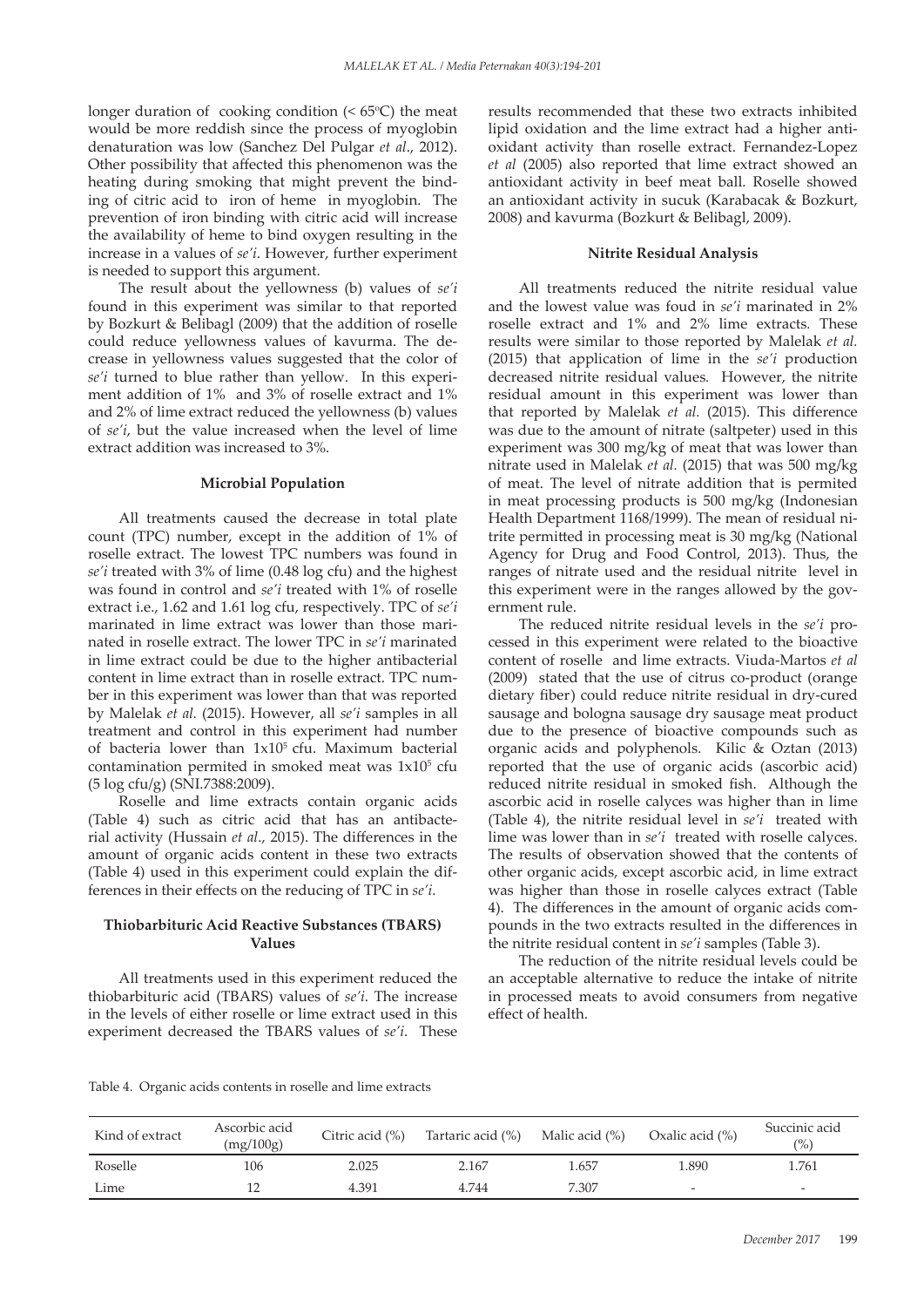# **CONCLUSION**

The addition of 3% of roselle calyces extract and 3% of lime extract increased the score of taste and tenderness, but decreased the a values, TPC, TBARS, and nitrite residual value. The marination of *se'i* in 3% of roselle calyces extract decreased the b value but marination in 3% of lime extract increased the b value of *se'i*. Marination of *se'i* in 3% of roselle extract or 3% of lime extract gave the best effect on taste, tenderness, TPC, and TBARS values of *se'i*.

# **ACKNOWLEDGEMENT**

The authors wish to thank to the financial support of Directorate for Higher Education, the Ministry of Technology Research and Higher Education.

#### **REFERENCES**

- AOAC. 1995. Official Methods of Analysis. 16<sup>th</sup> ed. Association of Official Analytical Chemists, Arlington, Virginia, USA.
- **Ardabili, A. G., R. Farhoosh, & M. H. H. Khodaparast**. 2010. Frying stability of canola oil in presence of pumpkin seed and olive oils. Eur. J. Lipid Sci. Technol. 112: 871-877. https://doi.org/10.1002/ejlt.200900257
- **Bayram, M. & H. Bozkurt.** 2007. The use of bulgur as a meat replacement: bulgur-sucuk (a vegetarian dry-fermented sausage). J. Sci. Food Agric. 87:411-419. https://doi. org/10.1002/jsfa.2712
- **Boshtam, M., J. Moshtaghian, & G. Naderi.** 2011. Antioxidant effects of Citrus aurantifolia (Christm) juice and peel extract on LDL oxidation. J. Res. Med. Sci 16:951-955.
- **Bozkurt, H. & K. B. Belibagl.** 2009. Use of Rosemary and *Hibiscus sabdarifa* L in production of Kavurma, a cooked meat product. J. Sci. Food Agric. 89: 1168. https://doi. org/10.1002/jsfa.3570
- **Dainty, R. H., R. A. Edwards, & C. M. Hibbard.** 1985. Time course of volatile compounds formation during refrigerated storage of naturally contaminated beef in air. J. Appl. Bacteriol. 59**:**303-309. https://doi. org/10.1111/j.1365-2672.1985.tb03324.x
- **Demeyer, D., K. Honikel, & S. De Smet**. 2008. The World Cancer Research Fund report 2007: a challenge for the meat processing industry. Meat Sci. 80:953–9. https://doi. org/10.1016/j.meatsci.2008.06.003
- **El-Alim, S. S. L., A. Lugasi, J. Hovari, & E. Dworschak.** 1999. Culinary herbs inhibit lipid oxidation in raw and cooked minced meat patties during storage. J. Sci. Food Agric. 79:277-285. https://doi.org/10.1002/ (SICI)1097-0010(199902)79:2<277::AID-JSFA181>3.0.CO;2-S
- **Ergonul, P.G. & C. Nergiz.** 2010. Determination of organic acids in olive fruit by HPLC. Czech. J. Food. Sci. 28:202-205
- **Fernandez-Lopez, J., N. Zhi., L. Aleson-Carbonell., J. A. Perez-Alvarez, & V. Kuri**. 2005. Antioxidant and antibacterial activities of natural extracts: application in beef meatballs. Meat Sci. 69: 371-380. https://doi.org/10.1016/j. meatsci.2004.08.004
- **Ghafar, M. F. A., K. N. Prasad., K. K. Weng, & A. Ismail.** 2010. Flavonoid, hesperidine, total phenolic contents and antioxidant activities from citrus species. Afr. J. Biotechnol. 9: 326-330.
- **Harrigan, W. F. & M. E. McCance.** 1976. Laboratory Methods in Food and Dairy Microbiology. Academic Press, London, U.K. p. 452.
- **Hussain, G., A. Rahman, T. Hussain, S. Uddin, & T. Ali.** 2015. Citric and lactic acid effects on the growth Inhibition of *E.*

*coli* and *S. typhymurium* on beef during storage. Sarhad Journal of Agriculture 31: 183-190. https://doi.org/10.17582/ journal.sja/2015/31.3.183.190

- **Indonesian Health Department.** 1999. Rule of Health Ministry of Indonesia. No. 1168/MENKES/PER/1999. Food additive.
- **Iqbal, A., O. E. Hany, A. Neelam, A. Alamgir, & S. Nawaz.**  2016.In Vitro effects of papaya (Carica papaya), lemon juice (Lime), vinegar and yogurt as a meat tenderizer. J. Chem. Biol. Phys. Sci. 6(2): 568-573.
- **Karabacak. S. & H. Bozkurt**. 2008. Effects of Urtica dioca and Hibiscus sabdarifa on the quality and safety of sucuk (Turkish dry-fermented sausage). Meat Sci. 78:288-296. https://doi.org/10.1016/j.meatsci.2007.06.013
- **Kilic, A. & A. Oztan.** 2013. Effect of ascorbic acid utilization on cold smoked fish quality (oncorhynchus mykiss) during process and storage. Food Science and Technology Research 19:823-831. https://doi.org/10.3136/fstr.19.823
- **Kim, J. H., G. E. Hong, K. W. Lim, W. Park, & C.H. Lee.** 2015. Influence of citric acid on the pink color and characteristics of sous vide processed chicken breasts during chill storage. Korean J. Food Sci. Anim. Resour. 2015. 35: 585–596. https://doi.org/10.5851/kosfa.2015.35.5.585
- **Klinhom, P., J. Klinhom, J. Senapa, & S. Methawiwat.** 2015. Improving the quality of citric acid and calcium chloride marinated culled cow meat. Int. Food Res. J. 22:1410-1416.
- **Kowalski, J. & B. Wittrig.** 2017. Simple, Reliable HPLC Analyses of Organic Acids Using Water–Compatible Allure or Ultra C18 Columns. Restek Corporation, U.S. 110 Benner Circle, Bellefonte.
- **Kumari, S., N. Sarmah, & A. K. Handique.** 2013. Antioxidant activities of the unripen and ripen Citrus aurantifolia of assam. IJERSET 2:4811 - 4816
- **Mahadevan, N., Shivali, & P. Kamboj. 2009.** Roselle Linn. An overview. Natural Product Radiance 8: 77-83.
- **Malelak, G. E. M., G. M. Sipahelut, I. G. N. Jelantik, M. R. Denoratu, & H. J. D. Lalel**. 2015. Characteristics of se'i (rotenesse smoked meat) treated with coconut shell liquid smoked and lime extract. Med. Pet. 38: 89-94. https://doi. org/10.5398/medpet.2015.38.2.89
- **Marino, R., M. Albenzio, A. della Malva, A. Santillo, P.Loizzo, & A. Selvi.** 2013. Proteolytic pattern of myofibrillar protein and meat tenderness as affected by breed and aging time. Meat Sci. 95:281-287. https://doi.org/10.1016/j. meatsci.2013.04.009
- **Mohd-Esa, N., F. S. Hern, A. Ismail, & C. L Yee.** 2010. Antioxidant activity in different parts of roselle (Roselle L.) extracts and potential exploitation of the seeds. Food Chem. 122: 1055–1060. https://doi.org/10.1016/j.foodchem.2010.03.074
- **Mussa, S.B. & I.E. Sharaa.** 2014. Analysis of vitamin C (ascorbic acid) contents packed fruit juice by UV-Visible Spectrophotometery and redox titration methods. IOSR Journal of Applied Physics. 6: 46-52. https://doi. org/10.9790/4861-06524652
- **National Agency for Drug and Food Control.** 2013. Regulation of the Head of Indonesian National Agency for Drug and Food Control No. 36/2013 on the Maximum Limit of Preservative as Food Additive. Jakarta, Indonesia.
- **National Standardization Agency of Indonesia.** 2009. Maximum permitted contaminated microbes in food. Indonesian National Standard (SNI)7388:2009.
- **Onibi, G.E. & I. B. Osho.** 2007. Oxidative stability and bacteriological assessment of meat from broiler chickens fed diets containing Hibiscus sabdariffa calyces. African Journal of Biotechnology. 6: 2721-2726. https://doi.org/10.5897/ AJB2007.000-2435
- **Patrascu, L., I. Dobre, & P. Alexe.** 2013. Effect of thumbing time, injection rate and K-carrageenan addition on processing, textural and color characteristics of Biceps femoris muscle. Food Technol. 37: 69-84.